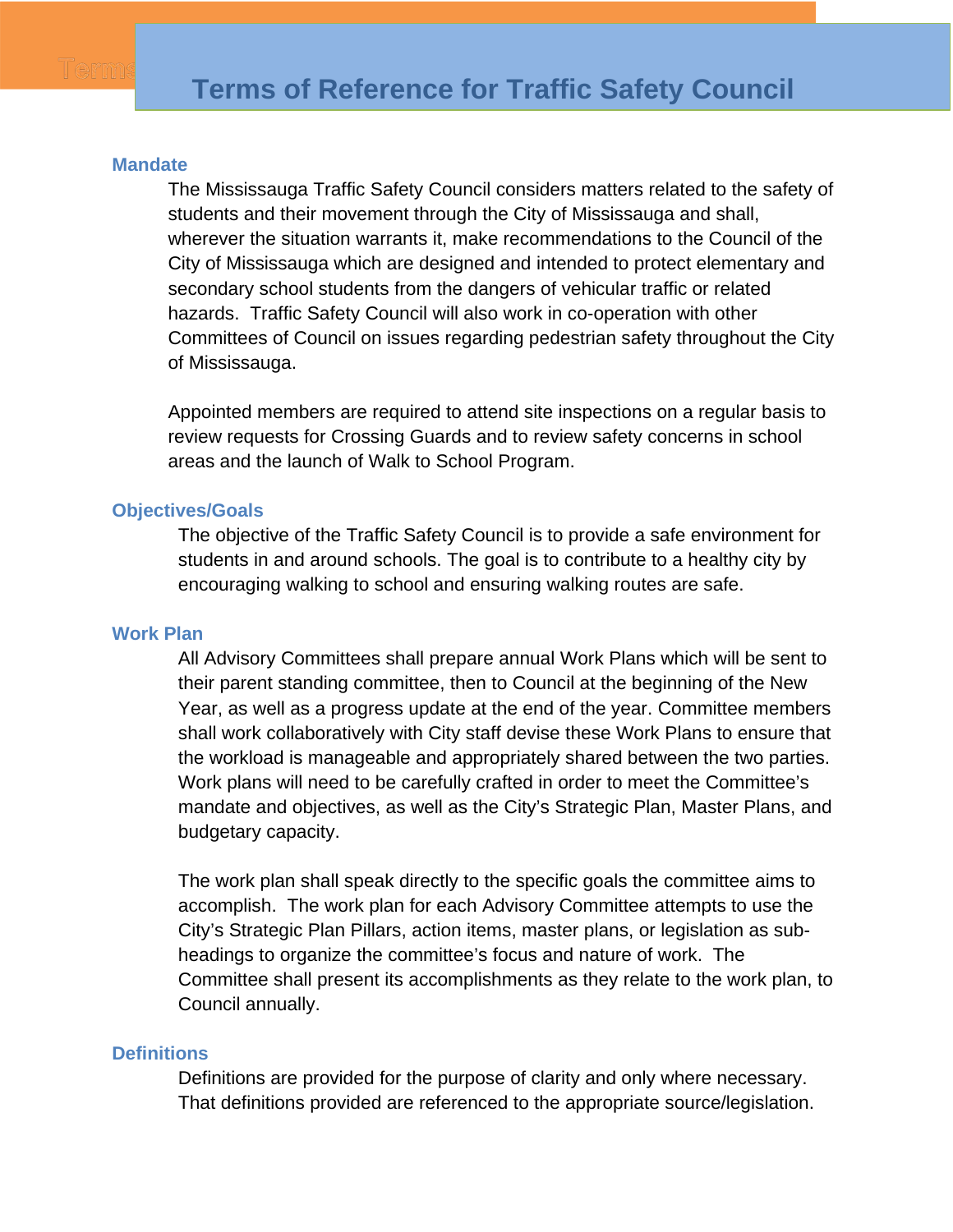## **Life Member**

Where the Traffic Safety Council reviews or considers a member for appointment as a Life Member, the committee will consider a member's contributions to the long term advancement of the goals and objectives of the Traffic Safety Council.

## **Procedures and Frequency of Meetings**

All Committees are subject to Council Procedure By-law, which outlines the procedures for Council and Committee meetings. [http://www7.mississauga.ca/documents/bylaws/procedural\\_by-law\\_2013.pdf](http://www7.mississauga.ca/documents/bylaws/procedural_by-law_2013.pdf) The Traffic Safety Council will meet approximately 10 times per year, on the last Wednesday of every month, or as determined by the Committee at the call of the Chair. Traffic Safety Council does not meet in July and August. In addition to attending Committee meetings, members of the Traffic Safety Council will be required to attend site inspections to evaluate and provide recommendations on approximately a minimum of 2 site inspections per month. The seat of a Member of the Committee may be reviewed if the Member is absent from attending 2 site inspections per month for 3 consecutive months.

## **Membership**

All members are subject to the Code of Conduct and Complaint Protocol for Local Boards.

[http://www7.mississauga.ca/documents/CityHall/pdf/2014/Local\\_Boards\\_Code\\_o](http://www7.mississauga.ca/documents/CityHall/pdf/2014/Local_Boards_Code_of_Conduct.pdf) f. Conduct.pdf. and Corporate Policy 02-01-01: Citizen Appointments to Committees, Boards and Authorities. <http://inside.mississauga.ca/Policies/Documents/02-01-01.pdf>

The Traffic Safety Council shall be comprised of:

- 3 Councillors:
- 2 Trustees (1 from the Peel District School Board and 1 from the Dufferin-Peel Catholic District School Board);
- Up to 2 Life Members;
- 11 Citizen Members, ideally representing each ward in the City;
- 3 Citizen Members, representing the city at large.

In addition to the Council appointed members of the Committee, the following are non-voting members who serve as a resource to the Committee:

• Manager of Student Transportation (or Designate), Peel District School Board/Dufferin-Peel Catholic District School Board;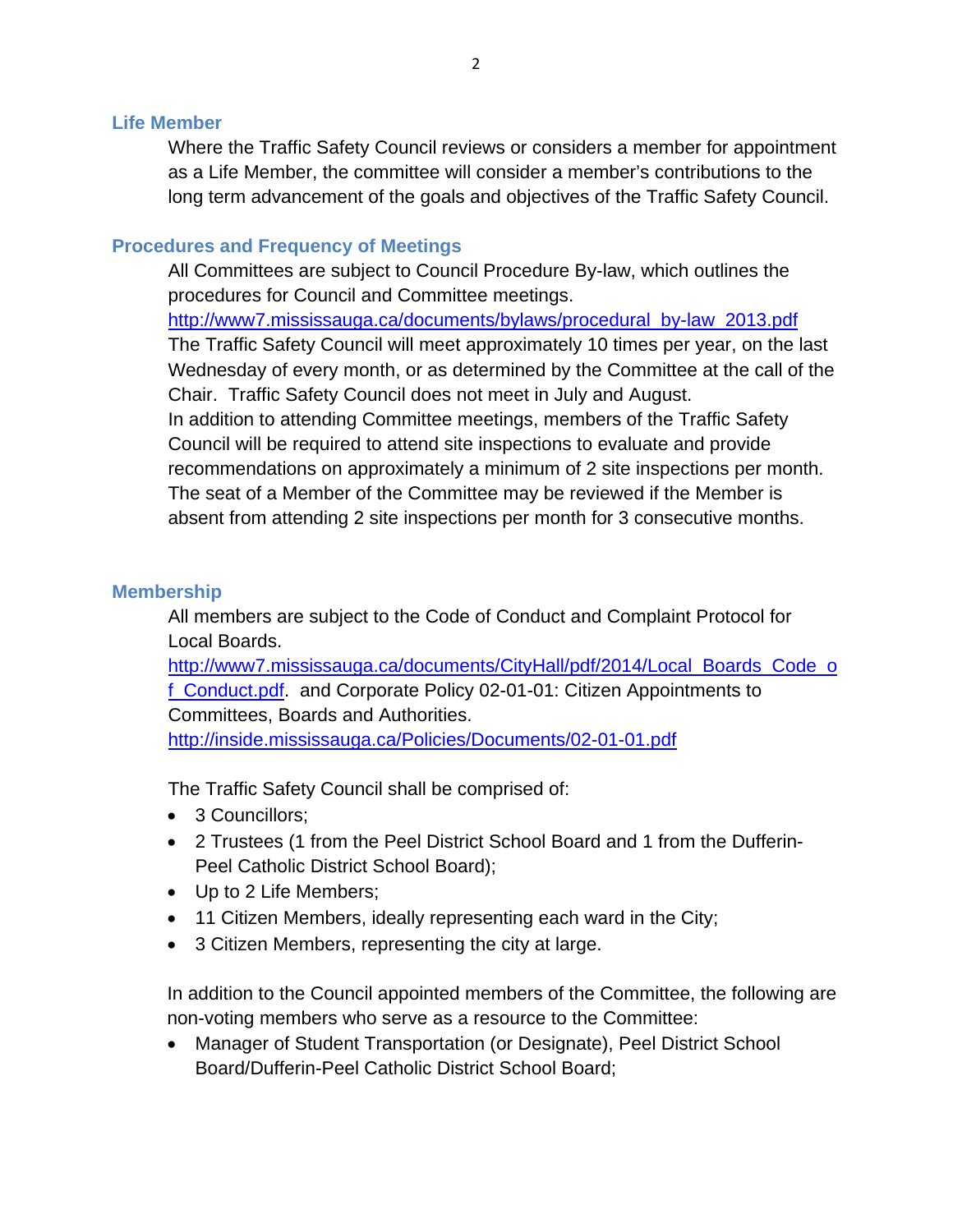- Principals/Vice-Principals Association (1 from the Peel District School Board and 1 from the Dufferin-Peel Catholic District School Board);
- One staff from the Peel District School Board and one from the Dufferin-Peel Catholic School Board;
- Transportation & Works (Traffic Operations) staff;
- Transportation & Works (Crossing Guard Supervisor);
- Manager of Parking Control (or Designate), Transportation and Works, Enforcement Division;
- Active Transportation staff;
- Peel Regional Police, Traffic Services.

# **Role of Chair**

The Chair of the Committee will be appointed at the first meeting of the Committee.

The role of the Chair is to:

- 1. Preside at the meetings of Traffic Safety Council using City of Mississauga's Procedure By-law, and keep discussion on topic.
- 2. Provide leadership to the Traffic Safety Council to encourage that its activities remain focused on its mandate as an Advisory Committee of Council.
- 3. Review agenda items with the Committee Coordinator and Traffic Operations staff.
- 4. Recognize each Member's contribution to the Committee's work.
- 5. Serve as an *ex-officio* member of subcommittees and attend subcommittee meetings when necessary.
- 6. Liaise with the Manager of (Office in the City that handles the Committee's subject matter) on a regular basis.

## **Role of Committee Members**

The role of Committee Members is to:

- 1. Ensure that the mandate of (name of committee) is being fulfilled.
- 2. Provide the Chair with solid, factual information regarding agenda items.
- 3. When required, advise Council on matters relating to (the matters that the committee deals with).
- 4. Actively participate in the promotion of the Committee's signature events/Site inspections/etc. (whatever they may be).
- 5. Notify the Committee Coordinator if they are unable to attend (name of committee) meetings to ensure that quorum will be available for all meetings.